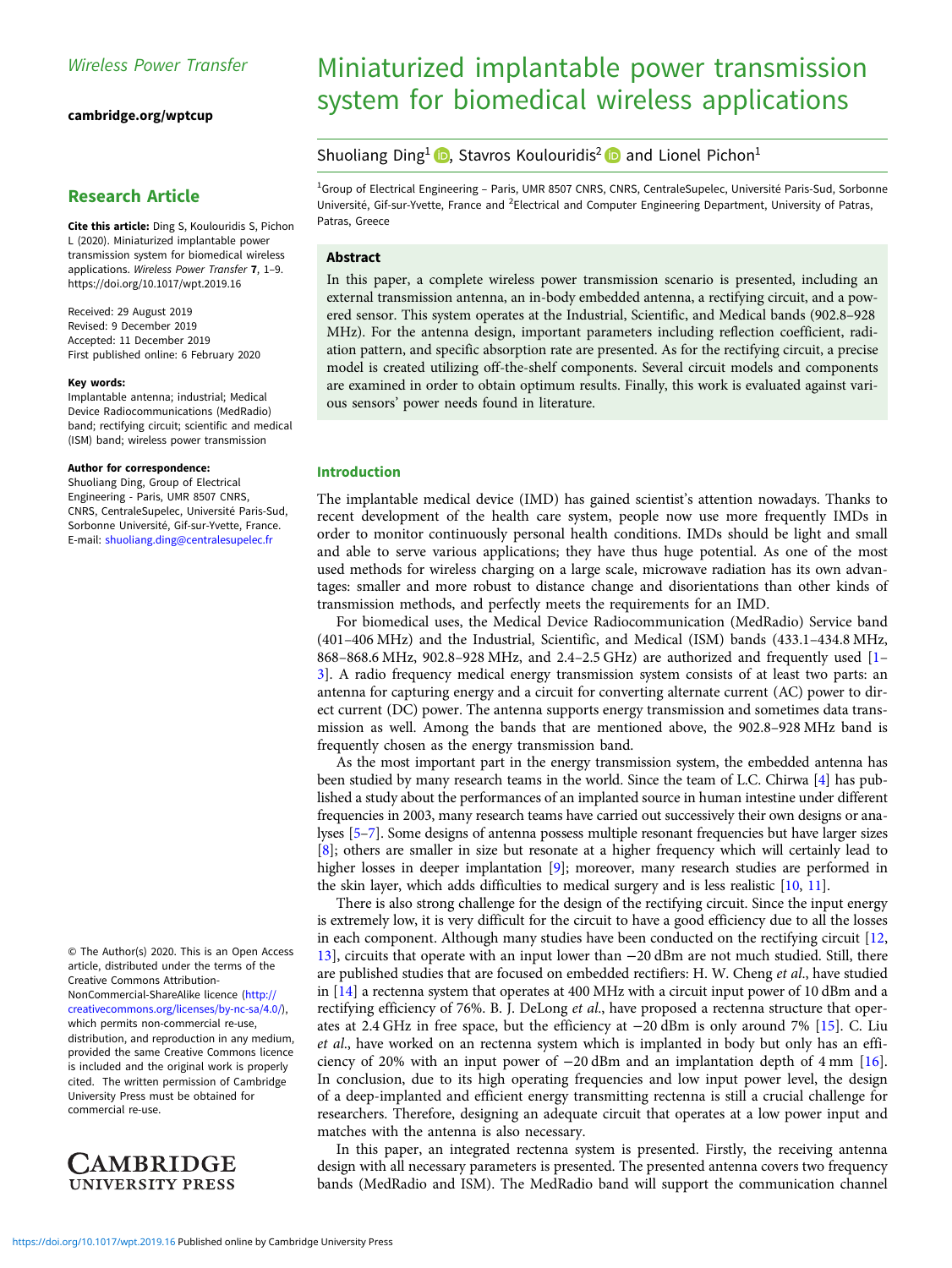and is not discussed here. Then, a realistic rectifying circuit simulation is studied. An electromagnetic electronic co-simulation is performed to evaluate and compare several designs in order to obtain the best results. Finally, some experimental results are presented while some current research work on sensors and their operation needs are detailed against present work. The target of this paper is to describe a complete embedded rectenna's working scenario.

## Embedded antenna design

In this section, the design and key parameters of the embedded antenna are presented. All the calculations in this section are performed by CST Studio Suite 2017 [[17\]](#page-7-0).

## Antenna design

A detailed parametric model of the designed antenna is presented in Fig. 1. This antenna is made up of a circular radiating patch and a circular ground plane that is all printed on a circular substrate. Two circular slots are cut away from the patch so as to have two different operating frequencies at 402 and 915 MHz (MedRadio band and ISM bands). There is a shorting pin (radius  $= 0.15$ mm) located at point W in order to decrease the antenna size. The antenna is fed by a coaxial cable that is standardized to 50  $\Omega$  and located at point F. The entire antenna is covered by a superstrate. Both the substrate and the superstrate are of material Rogers RO3210 ( $\varepsilon_r$  = 10.2, tan  $\delta$  = 0.003) and have the same thickness of 0.64 mm. All the necessary parameters are marked in Fig. 1 and detailed in Table 1.

The whole antenna is embedded in a three-layer human arm model shown in Fig. 2. This model is made of three coaxial cylinder which simulate bone (radius: 0–25 mm), muscle (radius: 25– 47.5 mm) where the antenna is embedded and skin (radius: 47.5– 50 mm). In order to save the calculation time, the length of the arm model is set to the minimum value that does not affect the results. The dielectric constants (relative permittivity  $\varepsilon$ <sub>r</sub> and electrical conductivity  $\sigma$ ) of the three types of human tissues at corresponding frequencies are presented in [Table 2](#page-2-0).

The influence of the different positioning of the antenna is also investigated. Even if the maximum gain does not have significant difference between the two position, the positioning in the  $xz$ plane allows more average gain at the front side, which is more favorable when the external antenna is not placed at the exact front of the implanted antenna.

#### Reflection coefficient

The reflection coefficient is a key factor to characterize an antenna. [Figure 3](#page-2-0) shows the reflection coefficient values at two different frequencies with different embedded depths varying from 10 to 16 mm.

As seen, the reflection coefficient values are almost immune to the change of implantation depth. The −10 dB bandwidths at 403 and 915 MHz are 80 and 60 MHz which cover the entire corresponding frequency band.

#### Radiation pattern, gain, and SAR

The two-dimensional (2D) radiation patterns at the center of the operating frequency bands (403 and 915 MHz) are presented in [Fig. 4](#page-2-0).



Fig. 1. The circular antenna.

#### Table 1. Antenna parameters

| Parameter name | Value (mm) | Parameter name | Value $(°)$ |
|----------------|------------|----------------|-------------|
| R1             | 4.9        | $\theta$ 1     | 70          |
| R <sub>2</sub> | 3.76       | $\theta$ 2     | 18          |
| W <sub>1</sub> | 0.15       | $\theta$ 3     | 163         |
| w <sub>2</sub> | 0.32       | $\theta$ 4     | 109         |
| t1             | 0.64       |                |             |
| t2             | 0.64       |                |             |
| D              | 10.8       |                |             |



Fig. 2. The three-layer arm model.

The antenna is embedded 10 mm deep in arm. At the MedRadio band (403 MHz), the maximum gain in far field is around −33.5 dB and towards the Z axis. The value is low due to antenna's tiny size and deep implantation of 10 mm in muscle. At the ISM band (915 MHz), the gain is −33.65 dB. It is worth pointing out that the antenna has a better maximum gain at deeper location: at 16 mm depth, its gain increases to −31.6 dB at 403 MHz and −33.1 dB at 915 MHz since the radiation pattern has a narrower main lobe.

As an embedded antenna, safety issues are always of vital importance. The specific absorption rate (SAR) is the criterion for an IMD to evaluate its electromagnetic safety level. It indicates the average amount of power absorbed per unit of mass of human body. The two IEEE standards about SAR limits [[18,](#page-7-0) [19](#page-7-0)] point out that the value of SAR of every 1 g or 10 g of human tissue cannot be higher than 1.6 and 2 W/kg respectively. In [Table 3](#page-3-0), it is given the maximum input power for the embedded antenna that satisfies each SAR limits at 403 and 915 MHz for implantation depths of 10 or 16 mm.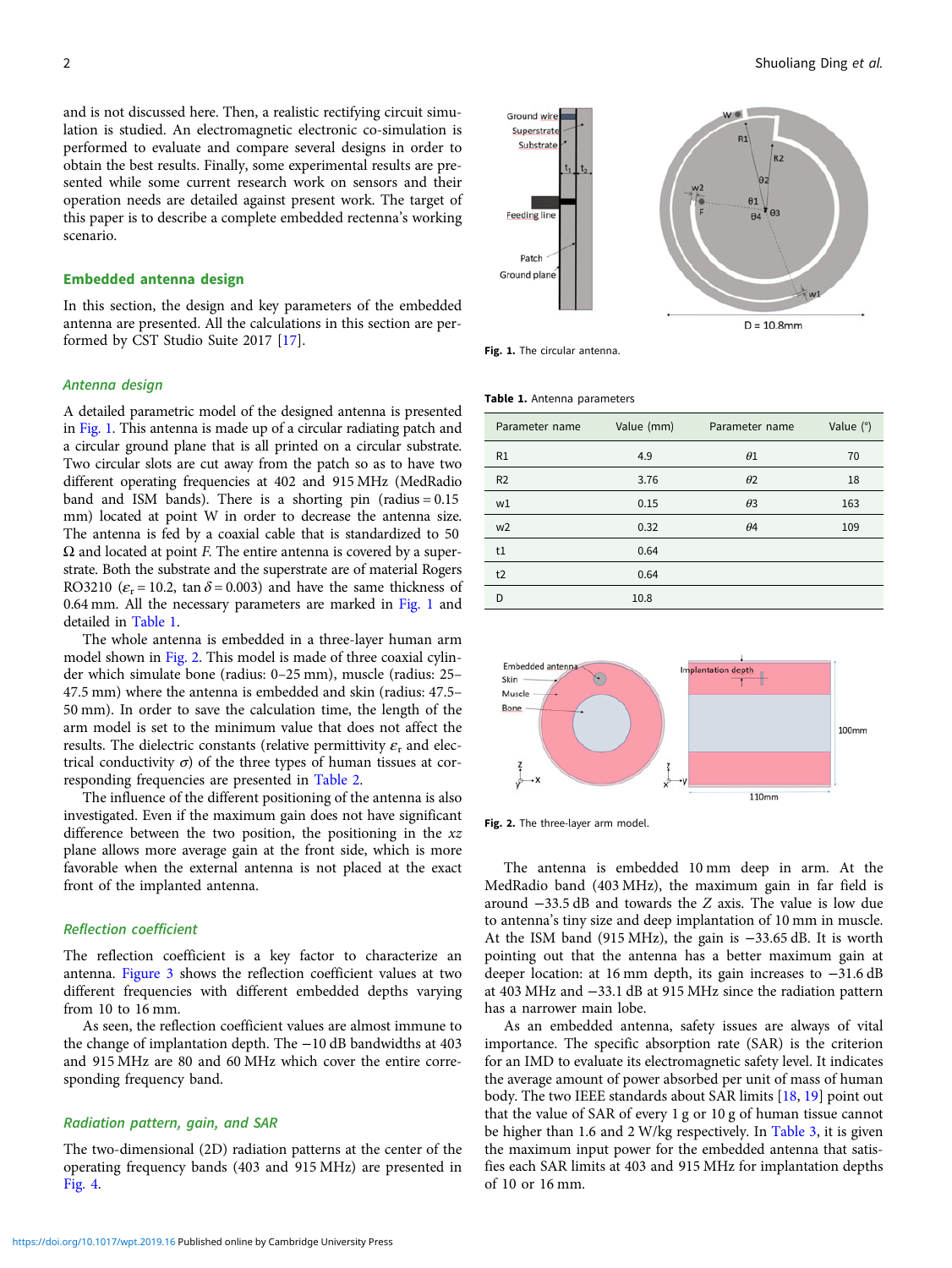<span id="page-2-0"></span>Table 2. Dielectric constants of human tissue

| Frequency |                       | Bone  | Muscle | Skin  |
|-----------|-----------------------|-------|--------|-------|
| 403 MHz   | $\varepsilon_{\rm r}$ | 13.22 | 57.15  | 46.81 |
|           | $\sigma$ (S/m)        | 0.09  | 0.79   | 0.69  |
| 915 MHz   | $\varepsilon_{\rm r}$ | 12.45 | 54.98  | 41.35 |
|           | $\sigma$ (S/m)        | 0.15  | 0.93   | 0.85  |



Figure 3. Reflection coefficient of the antenna (at 400 MHz and at 915 MHz).



Figure 4. 2D radiation pattern of the antenna at 10 and 16 mm implantation depths ((a) at 400 MHz and (b) at 915 MHz).

### Rectifying circuit design

In this section, detailed parameters of the rectifying circuit and simulation results are presented.

#### Circuit topology

The detailed design of the rectifying circuit is presented in [Fig. 5.](#page-3-0)

The entire rectenna system includes four sections in total. The first one is the power transmission section proposed in the previous chapter. The external antenna transmits microwave power from outside the body into the embedded antenna, then the power flows through the voltage doubler in order to be converted into DC power that could be used directly by the load. The impedance matching section ensures the minimization of power reflection.

The most important component in the rectifying circuit is the diode. As the circuit operates at 915 MHz, ordinary diodes are not suitable. Two different diodes HSMS 285× series from Agilent Technologies and SMS 7630 series from Skyworks company were tested. The comparison results will be shown in part E in this chapter. HSMS 285× series are finally chosen.

#### Printed pattern design

In order to respect the size of the embedded antenna, the rectifying circuit must fit in a surface of the same size of the antenna. The proposed structure is presented in [Fig. 6.](#page-3-0) Another circuit layer is added to back side of the antenna. The circuit is also printed on a substrate of the same thickness and material as the antenna, with the ground plane at the opposite side. Antenna's ground plane and circuit's ground plane are electrically connected and the circuit's feeding point is connected with the patch by a feeding line. The connection is a simple hole (radius = 0.15 mm) that penetrates the substrate and the patch. Meanwhile, another hole (radius  $= 0.3$  mm) with the same center as the previous one is fabricated on the ground plane in order to avoid short-circuiting. Then the copper core of a coaxial cable goes through the hole and is soldered with the patch while the outside of the coaxial cable is soldered with the ground plane.

In the circuit, the length and width of the circuit trace line generate impedance and phase changes in a signal. The distance between the traces also causes a parasitic phenomenon. Therefore, it is necessary to create an electromagnetic model for the circuit and run a co-simulation with lumped components so as to reach the best impedance matching results.

This co-simulation is performed by Advanced Design System 2019 [[20\]](#page-7-0) that supports at the same time electromagnetic modeling and circuit simulations. All the components that used in the simulation are off-the-shelf components from Murata company and are based on ADS's own library. The circuit pattern (copper circuit in red and substrate in green) is shown in [Fig. 7.](#page-3-0)

The values in [Fig. 7](#page-3-0) are already adjusted to this circuit pattern and components' availability in order to achieve the maximum conversion efficiency.

## Numerical results

In this section, numerical results that are based on ADS simulations are presented. [Figure 8](#page-3-0) shows the rectifying efficiency and output voltage (at load) for different input power levels. The rectifying efficiency is the ratio between the power consumed by the load and the power provided by the power source. Because of reflection, the power provided by the source is slightly higher than the power consumed by the whole circuit.

Due to the existence of the non-linear component, there is a phase delay between the current and the voltage. Thus, the input power is calculated by:

$$
P_{active} = \text{Re}[U_{rms} \times \text{conj}(I_{rms})]
$$
 (1)

where  $U_{rms}$  and  $I_{rms}$  are the voltage and the current in the phasor form with the amplitude as root mean square (rms) values right after the receiving antenna respectively.

From the results shown in [Fig. 8,](#page-3-0) it appears that when the source provides a total power of −20 dBm, the rectifying efficiency is 31.15%, and the output voltage could achieve 0.195 V. Comparing with the work in [[21](#page-7-0)], the rectifying efficiency at −16 dBm is 41.2% which is 10% better.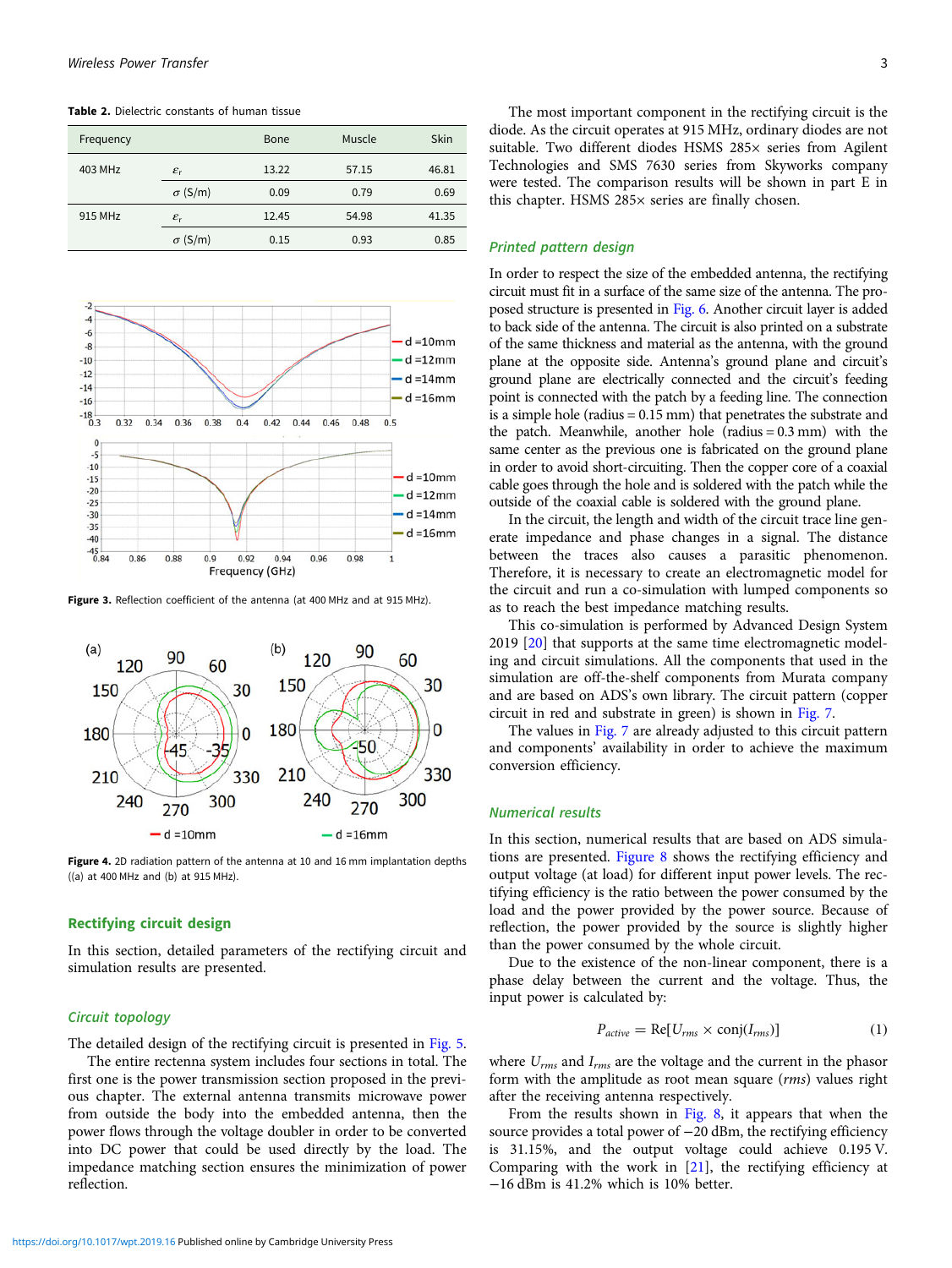# <span id="page-3-0"></span>Table 3. Maximum input power for the PIFA antenna

|                         |                 | 1 g-average standard |                   | 10 g-average standard |  |
|-------------------------|-----------------|----------------------|-------------------|-----------------------|--|
| Implantation depth (mm) | $10 \text{ mm}$ | $16$ mm              | $10 \, \text{mm}$ | $16 \text{ mm}$       |  |
| 403 MHz                 | 15.38 mW        | 14.99 mW             | 72.22 mW          | 71.17 mW              |  |
| 915 MHz                 | 14.08 mW        | 14.01 mW             | 86.33 mW          | 91.19 mW              |  |



Figure 5. Rectenna system structure (abstract).



Figure 6. Rectenna system structure (physical).



Figure 7. Rectifying system pattern.

As the value of the load depends on different applications, it is also interesting to find the impact of load on the rectifying efficiency and output voltage. Figure 9 shows different efficiencies



Figure 8. Efficiency and output voltage results for different input power (rectifying efficiency = 41.22%, output voltage = 0.354 V with −16 dBm input power; rectifying efficiency = 31.15%, output voltage = 0.195 V with −20 dBm input power).



Figure 9. Efficiency and output voltage for different load resistances (rectifying efficiency = 31.17%, output voltage = 0.19 V with 13 k $\Omega$  load resistance).

and output voltages as a function of different loads with a power input of −20 dBm.

As seen, the rectifying efficiency reaches a local peak value when load is 13 KΩ. As the load increases, the power at the load decreases but the output voltage increases continuously, which might be used as a voltage trigger.

### Matching circuit comparison

There are many possibilities for the number of components in a matching circuit. In this section, a three-component matching circuit is presented at the aim of comparing with the two-component design and proves the superiority of the twocomponent design against other multiple component designs. The circuit is shown in [Fig. 10](#page-4-0).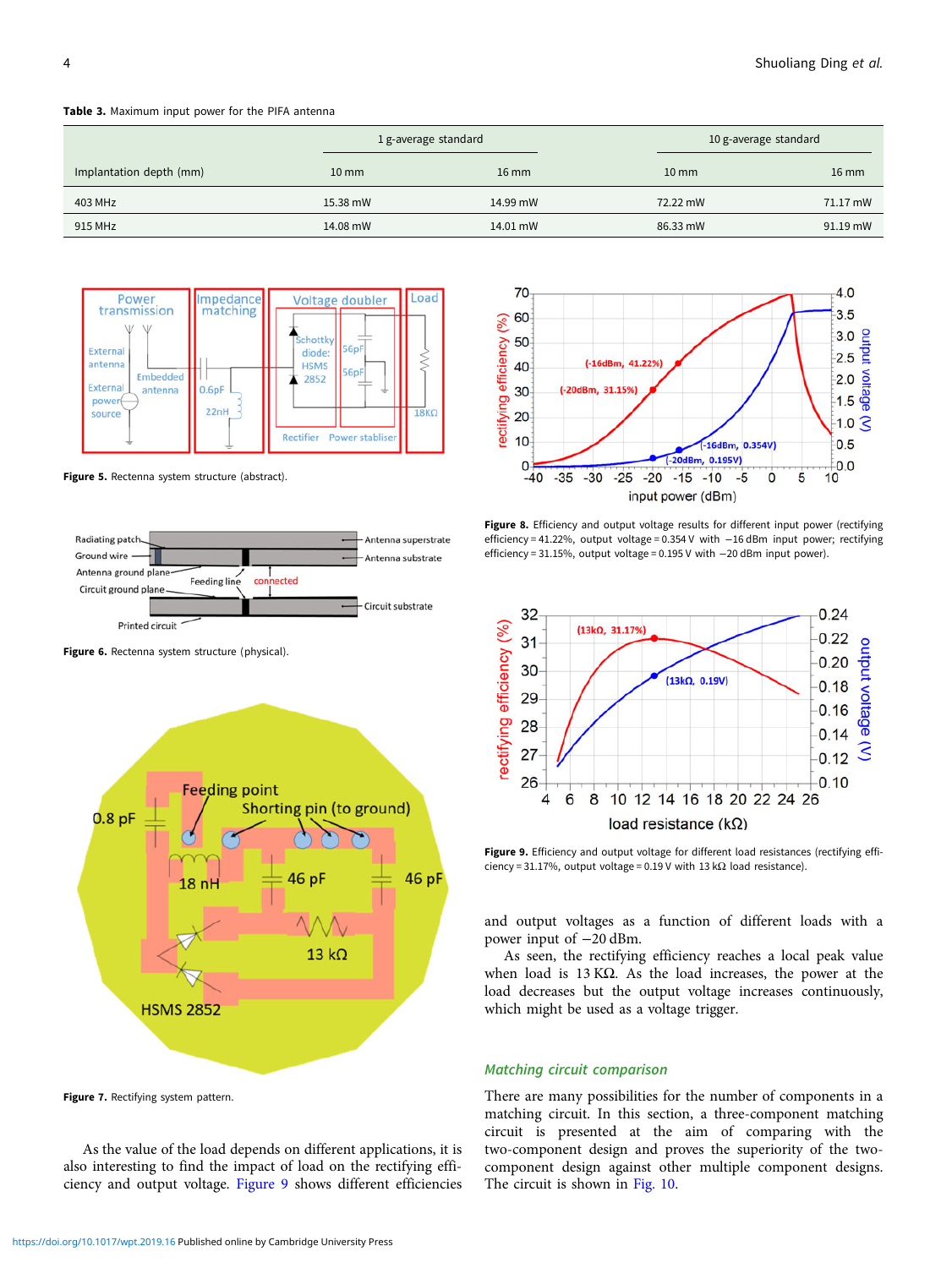<span id="page-4-0"></span>

Figure 10. Three-component rectifying system design.

In this design, the rectifying circuit consists of three different elements. Apart from this difference, the total lengths of transmission lines are even shorter than the previous design. However, the total efficiency is 23% at a power input of −20 dBm (shown in Fig. 11), which is less efficient than the previous two-component design.

#### Diodes comparison

Apart from matching circuits, the choice of diodes is also important. Skyworks 7630 and HSMS 2850 are both frequently used for low power rectifying. In this section, the performance of these two diodes are examined and compared in the same circuit pattern. The efficiency and output voltage are the main criteria for this comparison.

The ADS model of diode Skyworks 7630 is not provided by the Skyworks company. In this paper, a Spice model together with the SOT-23 package model [\[22\]](#page-7-0) is used as a realistic model for ADS simulation. Figure 12 shows the rectifying efficiency and output voltage results for Skyworks 7630 diodes with different input power levels.

Compared to the results in "Numerical results", the rectifying efficiency for this diode is 4% better than the previous model. However, this model is less accurate because it is created from the Spice parameters and SOT-23 package model. In contrast, HSMS 2850 exists already in the ADS library and is thus more trustworthy. In conclusion, although there is a tiny difference of the rectifying efficiency between the two diodes, the HSMS 2850 diode is chosen for this rectifying circuit.



Figure 11. Efficiency and output voltage results for three-component design (rectifying efficiency = 22.976%, output voltage = 0.168 V with −20 dBm input power).



Figure 12. Topology and rectifying results for Skyworks 7630 diode (rectifying efficiency = 35.16%, output voltage = 0.183 V with −20 dBm input power).

#### Experimental results

## Antenna test

During the experimental validation, minced pork is used for simulating human tissue and is put inside a plastic cup. The thickness of the cup is negligible. However, due to the fat component and air bubbles between the pork and cup, the dielectric constant of the simulated "human tissue" is smaller than normal muscle. Furthermore, there exists another layer of glue below the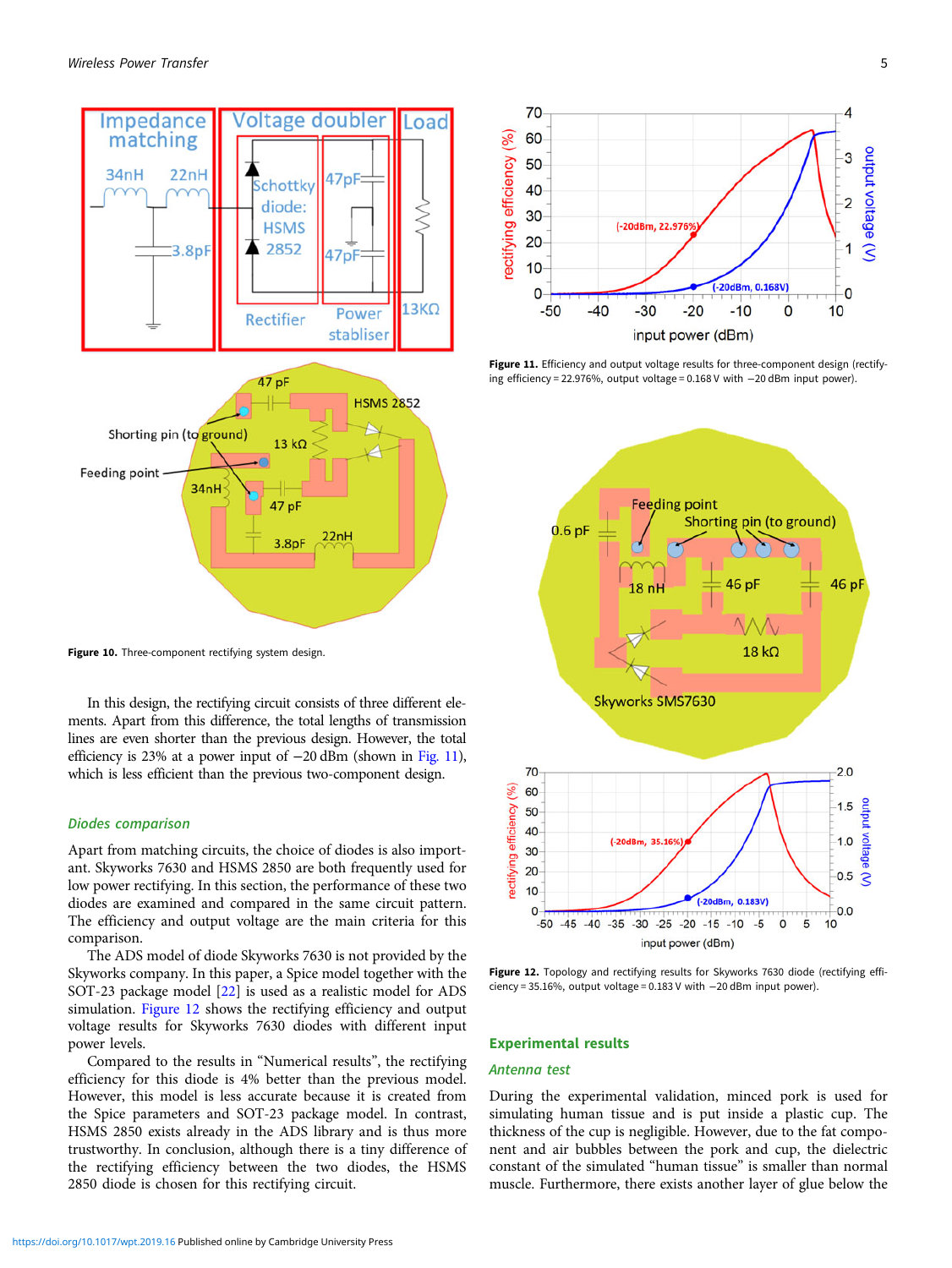



Figure 13. (a) Fabricated antenna comparing with one euro cent, (b) complete antenna with coaxial cable and superstrate and (c) antenna embedded into minced pork.

superstrate since it is glued to the patch. Thus, some slight adjustments should be done to the antenna design before the fabrication.

The embedded antenna is fabricated, soldered together with the coaxial cable, then stick with superstrate by glue. A network analyzer is used to measure the reflection coefficient of the antenna. The fabricated antenna is shown in Fig. 13.

Unlike the ideal simulation environment, the real case is more complicated and more difficult to control.

In the simulation, the metallic radiating patch has the same size as the substrate, which leads to a direct contact with the minced pork meat. Due to this contact, the resistance (the real part of the impedance) of the antenna at its first resonant frequency (403 MHz) is smaller and the reactance (the imaginary part of the impedance) of the second resonant frequency (915 MHz) is larger than without contact.

However, in the real case, some glue is used so as to stick the superstrate with the substrate. For the first measurement, since the edge of the metallic patch is thin, some glue covered it and hence isolate it from the surrounding minced pork meat, which avoided the contact mentioned before and thus made the resistance at 403 MHz higher and the reactance at 915 MHz lower. Therefore, the



Figure 14. (a) First measurement results and corresponding simulation when patch is isolated by glue and (b) corresponding simulation model.

reflection coefficient at 403 MHz is around −6 dB instead of −20 dB (in simulation) and the second resonant frequency is at 1.04 GHz instead of 915 MHz (in simulation). The corresponding measurement results are shown in Fig.  $14(a)$ . Because the results are different from those of the previous simulations, another simulation in which the metallic patch is surrounding by 0.3 mm of glue was done, the results are also shown in the same figure, which matches well the measurement result. This simulation model is presented in Fig. 14(b).

Meanwhile, in order to confirm the results from the design in previous chapters, a second measurement is done with the surrounding glue cut away from the antenna ( patch exposed to pork meat). Figure  $15(a)$  shows the comparison of the measurement and simulation results. There is still slight difference which is probably caused by air bubbles in the minced pork. The experimental results match globally the simulation results.

#### Circuit test

As an essential part of the power transmission system, the circuit is tested separately in order to measure its performance. [Figure 16](#page-6-0) shows the unsoldered and soldered circuit. The circuit is fed by a coaxial cable from Pasternack company.

The measurement is performed by the RHODES & SCHWARZ ZNB Vector Network Analyzer (VNA). The VNA provide −20 dBm of power from its output port for the circuit. The impedance of the total circuit and the voltage between the load are measured during the experiment. The load is an 18 kΩ resistance instead of a 13 kΩ but the results difference is negligible.

The total impedance of the circuit is around 32–31 j $\Omega$ , which is nearly matched with the standard 50  $\Omega$  impedance at 915 MHz. The reflection coefficient is −7.8 dB. The voltage at the load is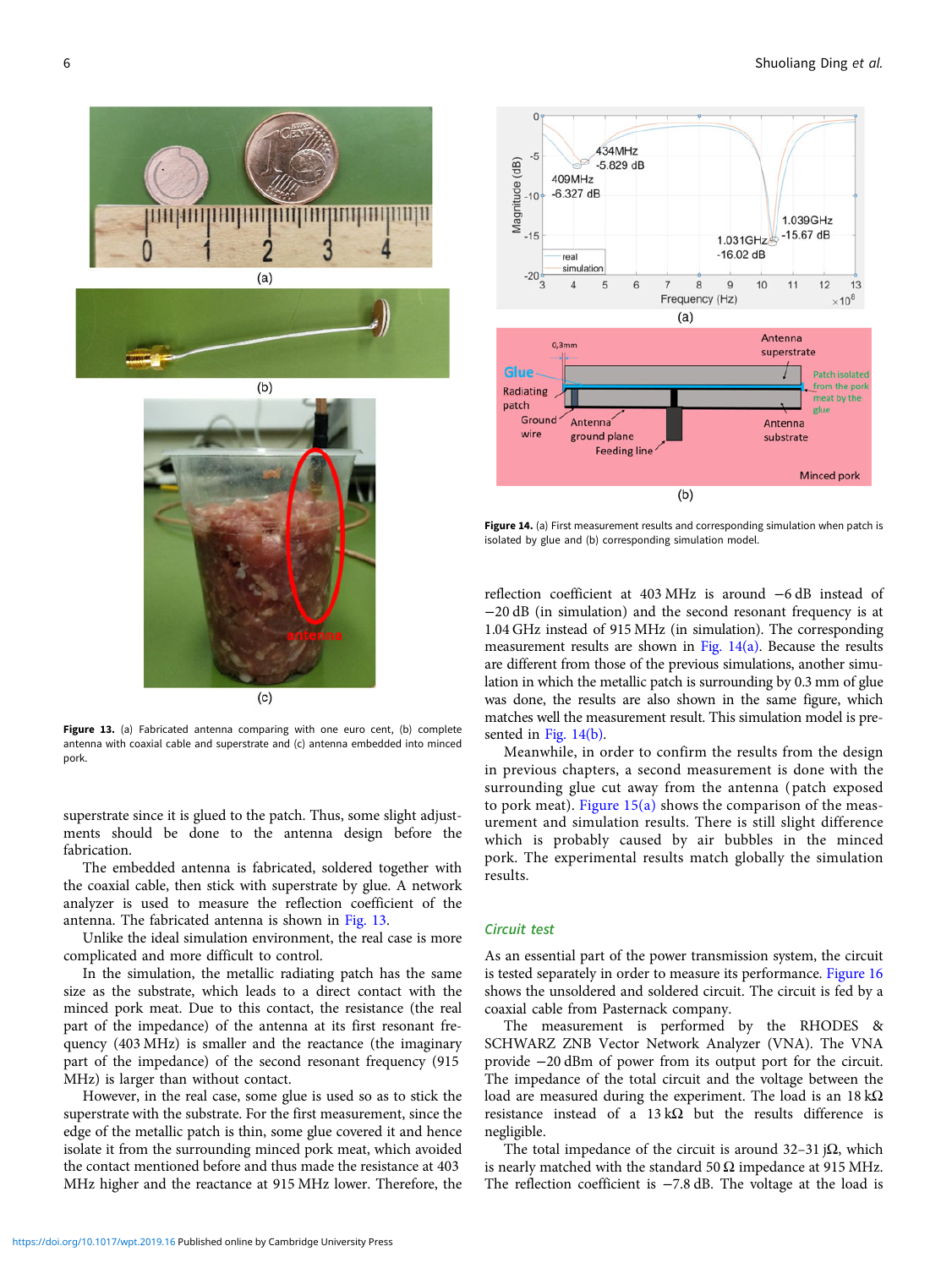<span id="page-6-0"></span>

Figure 15. (a) Second measurement results and corresponding simulation when patch is expose to the minced pork meat and (b) corresponding experimental model.



Figure 16. Soldered and unsoldered circuits.

measured as 0.07 V by a multimeter placed at the two ends of the 18 kΩ load. The value presents some difference with the simulation results, which is likely due to the tiny size of the circuit. The measurement impedance could even be affected by the different size of soldering dot. Some more advanced experiments are still undergoing.

### Sensors powering

Various micro-sensor grids for biomedical uses are studied and developed in recent years. These sensors cost low power and have small sizes to be suitable for implanting uses. In Table 4, several sensors together with its feeding power, supply voltage, area of circuit, and effective number of bits (ENOB) are presented.

As seen, the sensors in the table require low energy and voltage to operate. They also occupy little space which is suitable for implanted uses together with the power transmission system in this paper. In order to match the two parts together, it is necessary to calculate the actual power that received by the load.

#### Table 4. Low cost sensors and specific parameters

| Ref               | Average power<br>consumption $(\mu W)$ | Supply<br>voltage (V) | Area<br>$\rm (mm^2)$ | <b>ENOB</b><br>(bit) |
|-------------------|----------------------------------------|-----------------------|----------------------|----------------------|
| $\left[23\right]$ | 5.5                                    | 0.5                   | 375                  | 8.02                 |
| $\left[24\right]$ | 0.27                                   | 0.3                   | 0.07                 | 6.1                  |
| $[25]$            | 6.9                                    | 3                     | 9.28                 | 8                    |
| [26]              | 10.5                                   | 1.8                   | 0.25                 | 13                   |
| [27]              | $1.5\,$                                |                       | 2.25                 | 12                   |

From the previous calculation, the power that a single power transmission system in this paper could receive for different transmission distances is shown in Table 5.

#### Table 5. Received power at difference distances

| Transmission<br>distance (mm) | Rectifying<br>efficiency (%) | Voltage at<br>load(V) | Power at<br>load $(\mu W)$ |
|-------------------------------|------------------------------|-----------------------|----------------------------|
| 200                           | 44.5                         | 0.412                 | 31.98                      |
| 240                           | 39.0                         | 0.294                 | 18.58                      |
| 280                           | 34.5                         | 0.225                 | 12.13                      |
| 320                           | 31.4                         | 0.184                 | 9.11                       |
| 360                           | 27.8                         | 0.145                 | 6.52                       |
| 400                           | 23.2                         | 0.108                 | 4.33                       |

As shown in Table 5, the power transmission system is capable of feeding several sensors in terms of power. The mentioned results are calculated by simulations. These results are calculated by the power that received by the implanted antenna with the corresponding distance value and the rectifying efficiency & output voltage results with the corresponding power received. In both simulations, the port impedances are standardized to 50  $\Omega$ .

For the values in Table 5, the power at the input of the rectifying circuit is not always −20 dBm. This power varies with the change of transmission distances. However, due to the reference, the power emitted by the external antenna must not be higher than 30 dBm. Therefore, in all the results presented in Table 5, the power emitted by the external antenna is fixed at the maximum value of 30 dBm. When the external antenna is located 200 mm away from the human body, the implanted antenna can receive around 32 μW at load. This could support anyone of the sensors that mentioned in Table 4. However, a voltage booster is still needed for achieve the supply voltage of the sensors and will be tested in the future.

# Conclusion

A miniature wireless power transmission system for biomedical uses is presented in this paper. A complete scenario from external antenna to sensor powering is detailed and discussed. This power transmission system operates at 915 MHz. Several simulations are done for both the antenna and the rectifying circuit part. A comparison of the numerical predictions with experimental measurements proved the validity of the global system. The dual-band embedded antenna could receive around 77 μW from an external patch antenna at a distance of 200 mm and then 44.5% of it could be converted into DC power, which is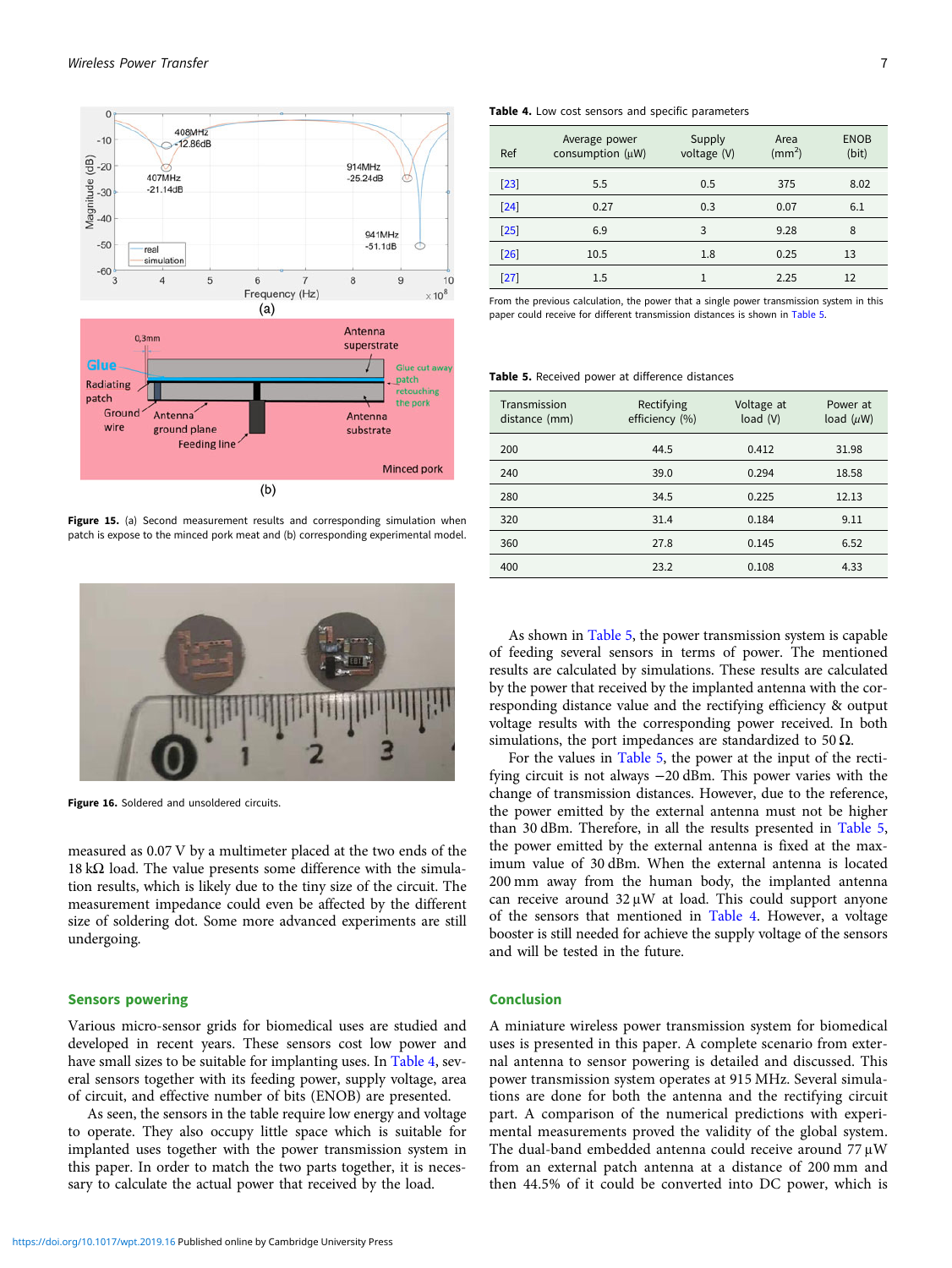<span id="page-7-0"></span>around 32 μW in total. At a 400 mm distance, the received DC power decreases to 4.33 μW. In addition, it is also tested that the circuit is capable of rectifying AC into DC power with an optimum efficiency. Some experimental results are obtained and more accurate results are under procedure. In the last section, it is proved that this system could support the feeding of several kinds of sensors in terms of received power.

For the future work, several single systems could be combined together and operate at the same time in order to increase the output voltage and rectifying power. An external signal enhancing solution could also be possible.

#### References

- 1. International Telecommunications Union-Radiocommunications (ITU-R), radio regulations, section 5.138 and 5.150, ITU. Geneva, Switzerland, [Online].
- 2. Bakogianni S and Koulouridis S (2016) An implantable planar dipole antenna for wireless medradio-band biotelemetry devices. IEEE Antennas and Wireless Propagation Letters 15, 234–237.
- 3. FCC. Washington, D.C., USA, Federal Communications Commission (2012) [Online]. Available online: [http://www.fcc.gov.](http://www.fcc.gov)
- 4. Chirwa LC, Hammond PA, Roy S and Cumming DRS (2003) Electromagnetic radiation from ingested sources in the human intestine between 150 MHz and 1.2 GHz. IEEE Transactions on Biomedical Engineering 50, 484–492.
- 5. Kim J and Rahmat-Samii Y (2004) Implanted antennas inside a human body: simulations, designs, and characterizations. IEEE Transactions on Microwave Theory and Techniques 52, 1934–1943.
- 6. Luu QT, Koulouridis S, Diet A, Le Bihan Y and Pichon L (2017) Investigation of inductive and radiating energy harvesting for an implanted biotelemetry antenna. 2017 11th European Conference on Antennas and Propagation, EUCAP 2017, pp. 160–163.
- 7. Ali MM, Bashar MEI and Hosain MK (2017) Circural Planner Inverted-F Antenna for Implantable Biomedical Applications. 2017 2nd International Conference on Electrical & Electronic Engineering (ICEEE), vol. 1, pp. 1–4.
- 8. Liu C, Guo YX and Xiao S (2012) Compact dual-band antenna for implantable devices. IEEE Antennas and Wireless Propagation Letters 11, 1508–1511.
- 9. Kiourti A and Nikita KS (2012) Miniature scalp-implantable antennas for telemetry in the MICS and ISM bands: design, safety considerations and link budget analysis. IEEE Transactions on Antennas and Propagation 60, 3568–3575.
- 10. Karacolak T, Cooper R and Topsakal E (2009) Electrical properties of rat skin and design of implantable antennas for medical wireless telemetry. IEEE Transactions on Antennas and Propagation 57, 2806– 2812.
- 11. Mohamed AE and Sharawi MS (2017) Miniaturized dual-wideband circular patch antenna for biomedical telemetry. 2017 11th European Conference on Antennas and Propagation (EUCAP), pp. 1027–1030.
- 12. Visser H, Keyrouz S and Smolders A (2015) Optimized rectenna design. Wireless Power Transfer 2, 44–50. Cambrdge University Press.
- 13. Asif SM, Iftikhar A, Hansen JW, Khan MS, Ewert DL, Braaten BD and Member S (2019) A novel RF-powered wireless pacing via a rectennabased pacemaker and a wearable transmit-antenna array. IEEE Access 7, 1139–1148.
- 14. Cheng H, Yu T and Luo C (2013) Direct current driving impedance matching method for rectenna using medical implant communication service band for wireless battery charging. IET Microwaves, Antennas & Propagation 7, 277–282.
- 15. DeLong BJ, Kiourti A and Volakis JL (2018) A radiating near-field patch rectenna for wireless power transfer to medical implants at 2.4 GHz. IEEE Journal of Electromagnetics, RF and Microwaves in Medicine and Biology 2, 64–69.
- 16. Liu C, Guo Y, Sun H and Xiao S (2014) Design and safety considerations of an implantable rectenna for far-field wireless power transfer. IEEE Transactions on Antennas and Propagation 62, 5798–5806.
- 17. Computer Simulation Technology (CST) STUDIO SUITE. Ver 2017, CST AG, Germany.
- 18. IEEE standard for safety levels with respect to human exposure to radiofrequency electromagnetic fields, 3 kHz to 300 GHz, IEEE Standard C95.1, 1999.
- 19. IEEE standard for safety levels with respect to human exposure to radiofrequency electromagnetic fields, 3 kHz to 300 GHz, IEEE Standard C95.1, 2005.
- 20. Advanced Design System (ADS) 2019, Keysight Technology.
- 21. Bakogianni S and Koulouridis S (2016) Design of a novel miniature implantable rectenna for in-body medical devices power support. 2016 10th European Conference on Antennas and Propagation (EuCAP), Davos, pp. 1–5.
- 22. APN1001: Circuit Models for Plastic Packaged Microwave Diodes, Skyworks application note.
- 23. Trung NT, Häfliger P and Member S (2015) A submicrowatt implantable capacitive sensor system for biomedical applications. IEEE Transactions on Circuits and Systems II: Express Briefs 62, 209–213.
- 24. Danneels H, Coddens K and Gielen G (2011) A fully-digital, 0.3 V, 270 nW capacitive sensor interface without external references. 2011 Proceedings of the ESSCIRC (ESSCIRC), Helsinki, pp. 287–290.
- 25. Bracke W, Merken P, Puers R and Hoof VC (2007) Ultra-low-power interface chip for autonomous capacitive sensor systems. IEEE Transactions on Circuits and Systems I: Regular Papers 54, 130–140.
- 26. Tan Z, Daamen R, Humbert A, Souri K, Chae Y, Ponomarev YV and Pertijs MAP (2011) A 1.8 V 11 μW CMOS smart humidity sensor for RFID sensing applications. IEEE Asian Solid-State Circuits Conference 2011, Jeju, pp. 105–108.
- 27. Kamarainen M et al. (2008) A  $1.5 \mu W$  1 V 2nd-Order ΔΣ Sensor Front-End with Signal Boosting and Offset Compensation for a Capacitive 3-Axis Micro-Accelerometer. 2008 IEEE International Solid-State Circuits Conference – Digest of Technical Papers, San Francisco, CA, pp. 578–637.



Shuoliang Ding was born in Shenyang, China in 1994. He received both his diploma engineer degree from the Ecole Centrale de Nantes in France and diploma master degree from Beihang University in Beijing, China in 2017. He is currently pursuing the Ph.D degree in CentraleSupelec in Paris, France. In 2017, he joined the Group of Electrical Engineering in Paris (GeePs). During his Ph.D study, he has

authored several papers in international conferences. His current research interests include bio-electromagnetics, antenna theory, implantable antenna design, and wireless powering devices for biomedical applications.



Stavros Koulouridis was born in 1975, in Athens, Greece. He received the Diploma Engineer in Electrical and Computer Engineering and the Ph.D. degrees in Microwave engineering from National Technical University of Athens, Greece, in 1999 and 2003, respectively. From 1999 to 2003 he worked as Research Engineer in Microwave and Fiber Optics Lab and

Biomedical Simulations and Imaging Unit, National Technical University of Athens. He taught several classes in the School of Pedagogic and Technological Education (ASPAITE) from 2000 to 2003. He was also teaching assistant from 2000 to 2002 in National Technical University of Athens. From 2004 to 2008, he worked as Postdoctoral Researcher at the Electroscience Laboratory, The Ohio State University, Columbus, OH, USA. In March 2009 he joined Electrical and Computer Engineering Department, University of Patras, Greece and since August 2013 he holds an Assistant Professor position. From 2015 to 2016 he was visiting professor in Group of electrical engineering – Paris (GeePs) / CNRS-CentraleSupelec